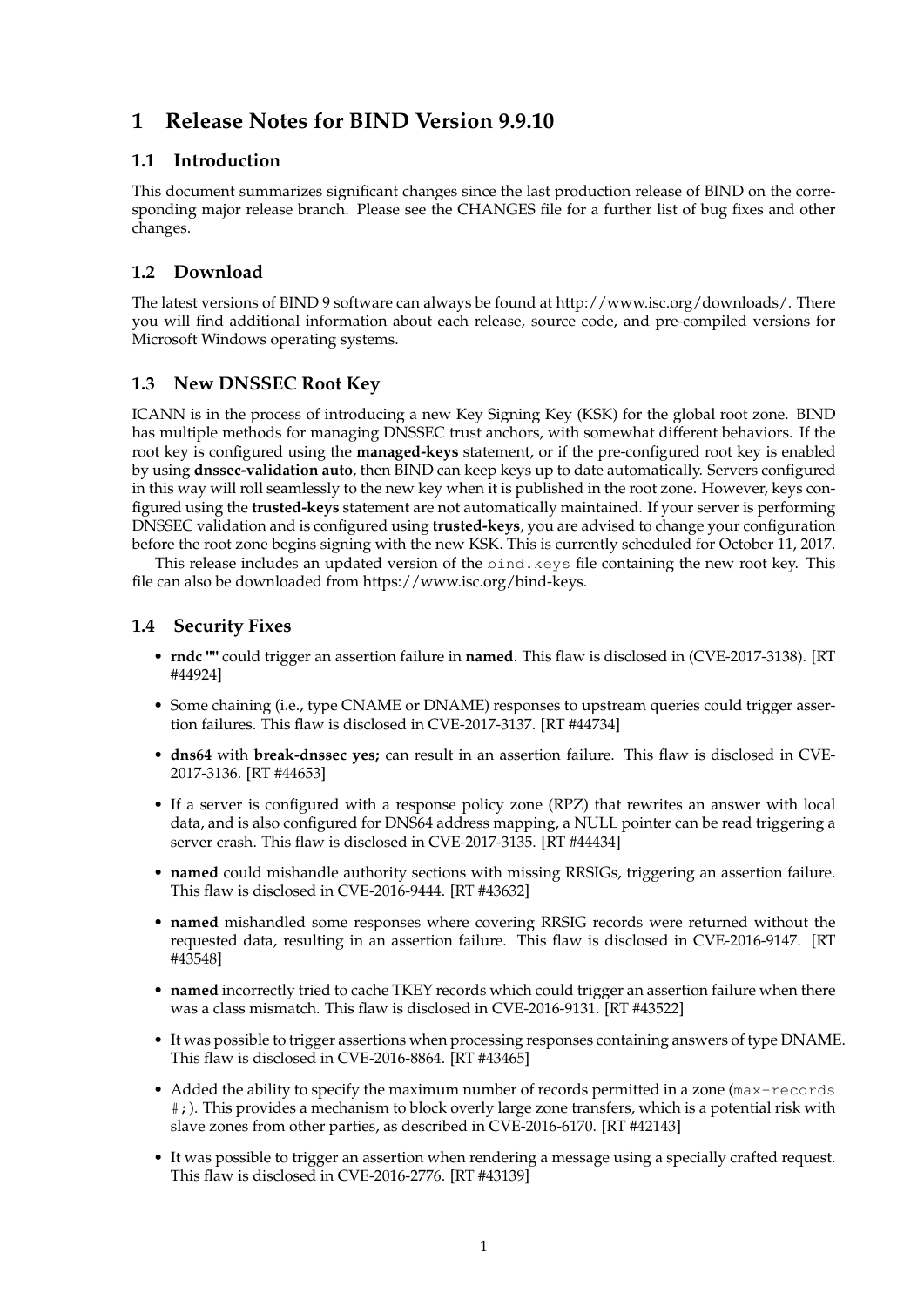• Calling **getrrsetbyname()** with a non- absolute name could trigger an infinite recursion bug in **lwresd** or **named** with **lwres** configured if, when combined with a search list entry from resolv. conf, the resulting name is too long. This flaw is disclosed in CVE-2016-2775. [RT #42694]

## **1.5 Feature Changes**

- The ISC DNSSEC Lookaside Validation (DLV) service is scheduled to be disabled in 2017. A warning is now logged when **named** is configured to use this service, either explicitly or via dnsseclookaside auto;. [RT #42207]
- If an ACL is specified with an address prefix in which the prefix length is longer than the address portion (for example, 192.0.2.1/8), **named** will now log a warning. In future releases this will be a fatal configuration error. [RT #43367]

#### **1.6 Bug Fixes**

- A synthesized CNAME record appearing in a response before the associated DNAME could be cached, when it should not have been. This was a regression introduced while addressing CVE-2016-8864. [RT #44318]
- **named** could deadlock if multiple changes to NSEC/NSEC3 parameters for the same zone were being processed at the same time. [RT #42770]
- **named** could trigger an assertion when sending NOTIFY messages. [RT #44019]
- Windows installs were failing due to triggering UAC without the installation binary being signed.
- A change in the internal binary representation of the RBT database node structure enabled a race condition to occur (especially when BIND was built with certain compilers or optimizer settings), leading to inconsistent database state which caused random assertion failures. [RT #42380]
- Referencing a nonexistent zone in a **response-policy** statement could cause an assertion failure during configuration. [RT #43787]
- **rndc addzone** could cause a crash when attempting to add a zone with a type other than **master** or **slave**. Such zones are now rejected. [RT #43665]
- **named** could hang when encountering log file names with large apparent gaps in version number (for example, when files exist called "logfile.0", "logfile.1", and "logfile.1482954169"). This is now handled correctly. [RT #38688]
- If a zone was updated while **named** was processing a query for nonexistent data, it could return out-of-sync NSEC3 records causing potential DNSSEC validation failure. [RT #43247]
- **named** could crash when loading a zone which had RRISG records whose expiry fields were far enough apart to cause an integer overflow when comparing them. [RT #40571]
- The **arpaname** command was not installed into the correct **prefix**/bin directory. [RT #42910]
- When receiving a response from an authoritative server with a TTL value of zero, **named>** will now only use that response once, to answer the currently active clients that were waiting for it. Previously, such response could be cached and reused for up to one second. [RT #42142]
- Corrected a bug in the **rndc** control channel that could allow a read past the end of a buffer, crashing **named**. Thanks to Lian Yihan for reporting this error.
- Reverted a change to the query logging format that was inadvertently backported from the 9.11 branch. [RT #43238]

# **1.7 Maintenance**

• The built-in root hints have been updated to include IPv6 addresses for B.ROOT-SERVERS.NET (2001:500:84::b), E.ROOT-SERVERS.NET (2001:500:a8::e) and G.ROOT-SERVERS.NET (2001:500:12::d0d).